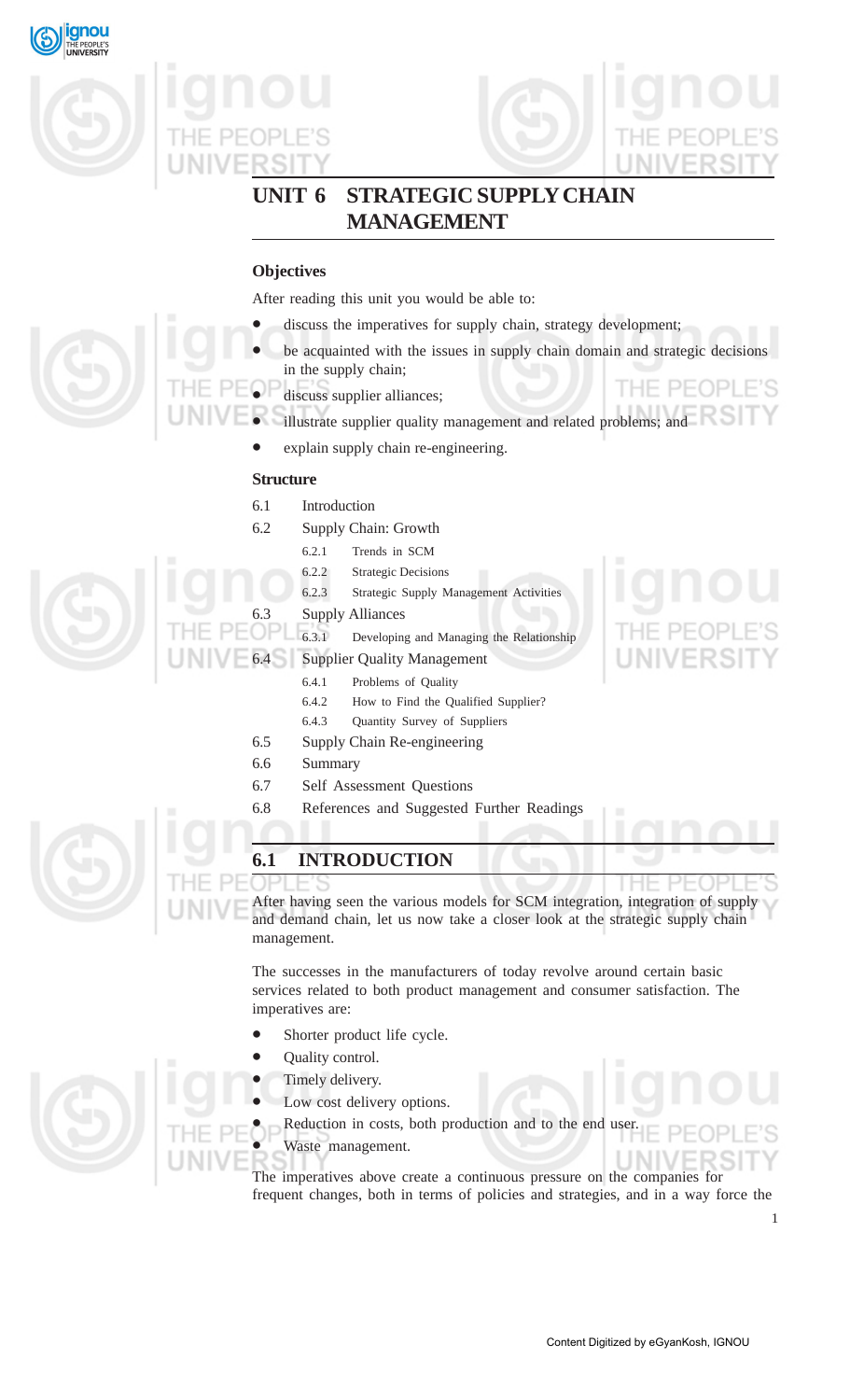



companies to stay abreast of the latest. According to the world competitiveness report competitiveness is equal to multiplication of competitive assets and competitive process (Deshmukh & Mohanty).

Where, competitive assets include technology, infrastructure, people and government institutions, and competitive process include quality, speed, customization and services.<sup>1</sup> Logistics has always been the backbone to infrastructure for the manufacturers. Within the purview of SCM logistics has been the art and science of procuring, producing and delivering products and services at the right time, in right quantity and at the appropriate place. As we have seen earlier, SCM involves planning, implementation, controlling, storage, and transportation and end delivery from the point of origin to the point of consumption as part of consumer/customer requirements. It is a network of facilities that perform the tasks of procuring the raw materials, transport them, transformation of materials to finished products and further distribution of goods to the end user, the customers. During initial evolution it was felt that logistics that involved transporting and warehousing couldn't effectively influence the strategic goals and hence, extensive investment needn't be done. Activities relating to customer services, warehousing, order processing, inventories and sales were also ignored. Production, marketing and finance operated independently, and inventories and sales ignored. It was in the seventies that the management explored the scope of reducing the distribution costs. The concept of total cost management was evolved in order to optimize the total costs rather than costs of activities taken in isolation. A centralized logistics function was given the responsibility of controlling costs with emphasis on maximization of service level. Slowly but steadily the aspects of logistics got integrated with the other functional activities of the supply chain, and the functional chain emanating from supplier to the delivery options to the end user, were formulated and incorporated with the operational and strategic plans. In the final stage logistics were accorded due importance in the strategic planning. The imperatives for supply chain strategy are:



- Global sourcing
- Global networking and marketing
- Revolution in global business process
- Customer centric management activities
- Integrated planning system
- Integration of functional activities in the supply chain towards a common goal for competitive advantage

### **6.2 SUPPLY CHAIN: GROWTH**

According to Hicks, the imperatives for growth of supply chain are:

- **Enhanced customer expectation:** Competition worldwide has led to maximum emphasis on customer service over the years. The value of the product can only be determined when the product reaches the customer in time and at the required place. The value of customer service has acquired such dimension that, if the product doesn't reach in time, the sale will be lost to a competitor who offers in time, an ideal substitute. This can further be classified under:
- **Pre-transaction Elements:** Relating to corporate policies and program.



<sup>2</sup> 1 Deshmukh & Mohanty in Essentials of Supply Chain Management, p 13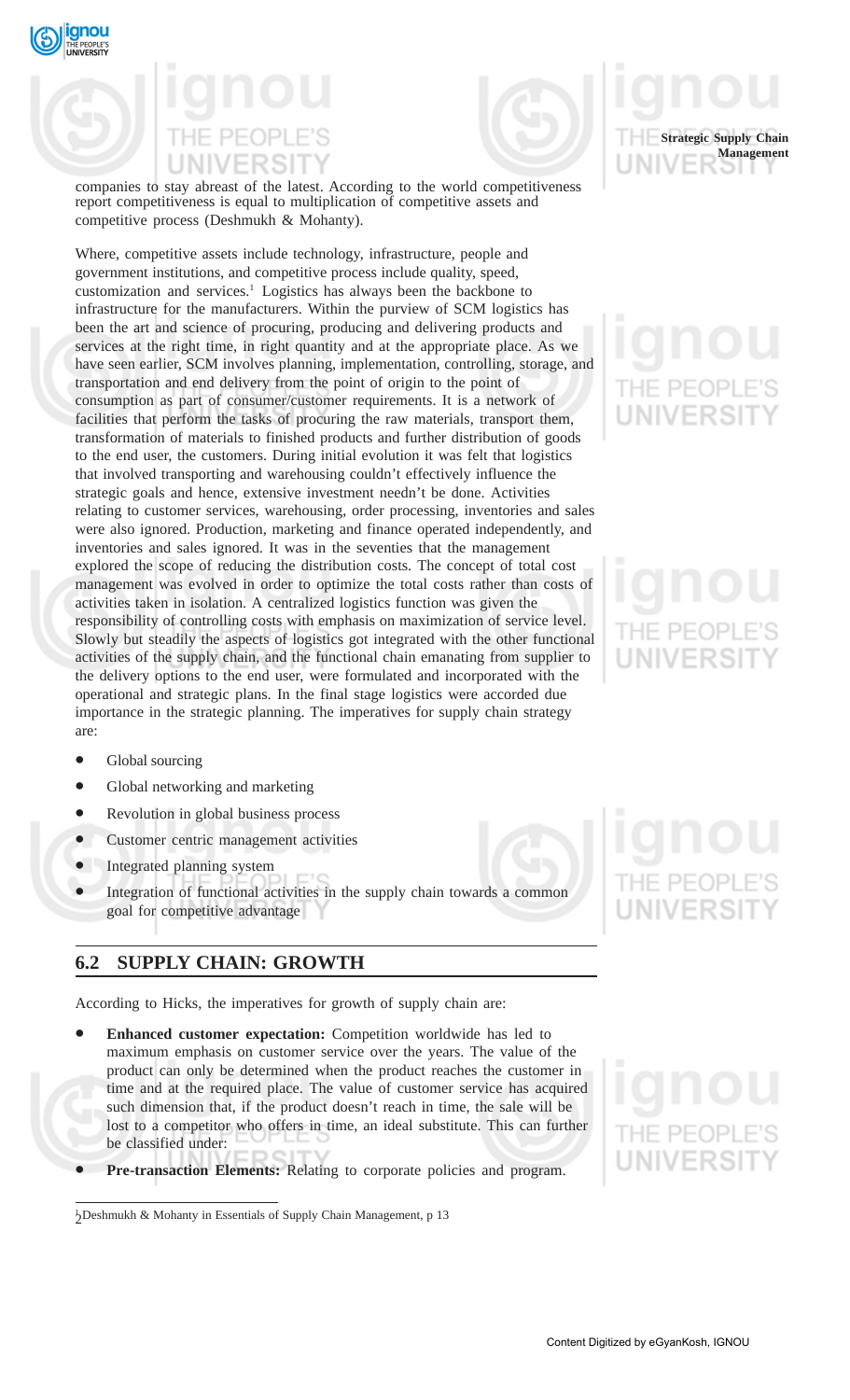

## **Design and Management of**

- **Transaction Elements:** These are those variables involved directly in physical distribution, i.e. product and delivery reliability.
- **Post-transaction Elements:** These are those aspects dealing with after sales service, warranty, repair, customer complaints and replacements.
- Pressure for Quick Response: Customers today expect a better and quicker response owing to the value added services being provided by the manufacturers. This is mainly due to shortened product life cycles, consumer's drive and volatile markets, making reliance on forecasts difficult and dangerous. The key to quick response is pipeline management, i.e. a process where manufacturing and procurement procedures are linked to requirements of the market. It seeks to meet the competitive challenges of increasing the speed of response to the market needs.
	- Impact of Globalization: Present global environment is forcing the organizations to incorporate the world in their strategies and analysis. Certain key factors like, economic trends, competitiveness, technological advances, the firms today cannot ignore them. Companies therefore must identify and analyse factors that differ across nations and determine the impact on the operations functions. Transportation and distribution therefore assumes greater importance in such scenario, and the companies have to rightfully integrate and manage the facilities and markets available in this backdrop. Logistics, therefore, assumes greater strategic significance.

• **Organizational Integration:** Organizations today need to be broad-based integrators, inclined towards the achievements of market place successes, based on managing systems and people that deliver the service. Generalists, therefore, assume greater importance to specialists to integrate materials and operation management with delivery. Today, IT is slowly proving to be a great integrator for various functions, spanning from supplier to the customers.

## **6.2.1 Trends in SCM**

The major trends in SCM are:

- **Co-maker Ship:** It is defined as the development of a long-term relationship with limited number of suppliers on the basis of mutual confidence.2 The benefits are:
- Shorter delivery lead times
- Reliable delivery
- Lesser schedule disruption
	- Lower stock levels
- Lesser quality problems
- Stable prices
- Higher priority to orders



The basic philosophy of this alliance is that the supplier is considered to be the extension of customer relationship, with emphasis on continuity and a seamless end-to-end pipeline. With growth in outsourcing the trend towards co-maker ship also increases manifold. This principle can be extended both ways in the supply chain-upstream to customers and downstream to distributor, retailer and users.

• **Third Party Logistics:** Outsourcing operations like storage, transportation and delivery, improve service levels, reduce costs and increase flexibility. It

**JNIVERSI** 

<sup>2</sup> Essentials of SCM by Deshmukh & Mohanty pp. 16-18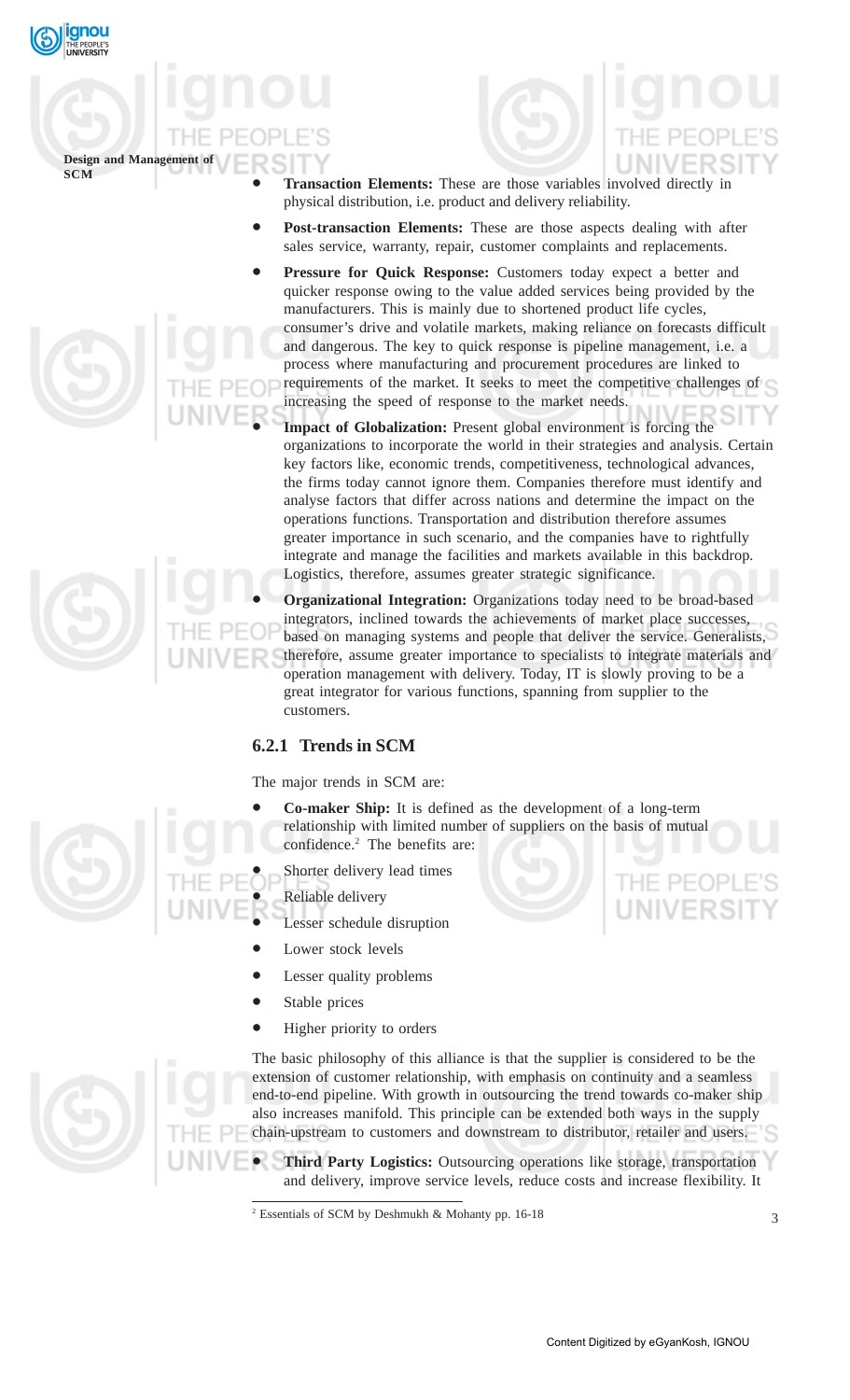



also helps in reducing costs on trucks, warehouses and certain infrastructure requirements, and allows firms to acquire new technologies and enter newer markets. Yet, certain aspect does merit attention. These outside service providers may not at times perform up to the requirements of the manufacturer and would result in loss of image of the firm. Therefore though third party logistics could be cost effective, at times the firm should use these depending upon the organization's needs, capabilities of the service provider and the resulting pay off.

Principle of Postponement: The time when the product is ready for sale is known to the organisation, and consequent delay in labeling, packaging and pricing till the last moment is called principle of postponement. The sole objective is to minimize the risk of carrying finished product to the various points of the supply chain by delaying the product differentiation to the latest possible moment before customer purchase. The cost savings on transportation and storage are attained by keeping products at the highest level and by moving goods through the supply chain in large, generic quantities (Deshmukh & Mohanty 2004). Examples of postponement are:

- Delayed labeling
- Shipping in bulk
- Transferring to small containers at warehouses
- Delay final assembly
- Stocking fuel, oil & lubricants (FOL) in unblended state

However, it has to be noted that postponement shouldn't compromise the desired service level.

• **Enterprise Resource Planning (ERP) & DRP:** ERP systems are basically information integrators and they help in binding various business processes in an enterprise. It also helps in streamlining and re-engineering of various processes, focusing on value activities and eliminating non-value added activities. Due to influx of IT, ERP has been able to provide a wide information base with an aim to optimize resources. This has further helped in in-bound logistics, transportation, material management and accounting at large. DRP on the other hand helps in estimating inventory requirements at stocking areas and ensures supply sources are able to meet the demand. It incorporates policies on safety stocks, information and relation between demand forecasts, inventory levels, manufacturing and distribution schedules. DRP helps in both short term and future production and distribution resources, in order to match both supply and demand. Because of minimal inventory that is held, DRP can be called the key to logistics and JIT productions.

### **6.2.2 Strategic Decisions**

Strategies are a set of important decisions derived from a decision making process of the top management in the organization. In order to ensure success, the strategic changes that are being incorporated in the supply chain, has to conform to well defined strategies formulated by the company from time to time. The top management in the company forms the strategic decisions and successful execution of these decisions should provide a cutting edge to the organization. Areas that require strategic decisions are warehousing, transportation, IT, and make versus buy. We have already seen warehousing and transportation in detail in unit-4 and 5, and hence will dwell on IT and makers versus buy.

 $\overline{A}$ • **IT Solutions and Integration:** IT solutions will play a significant role in information building all through the supply chain. However, companies should



# NIVERSI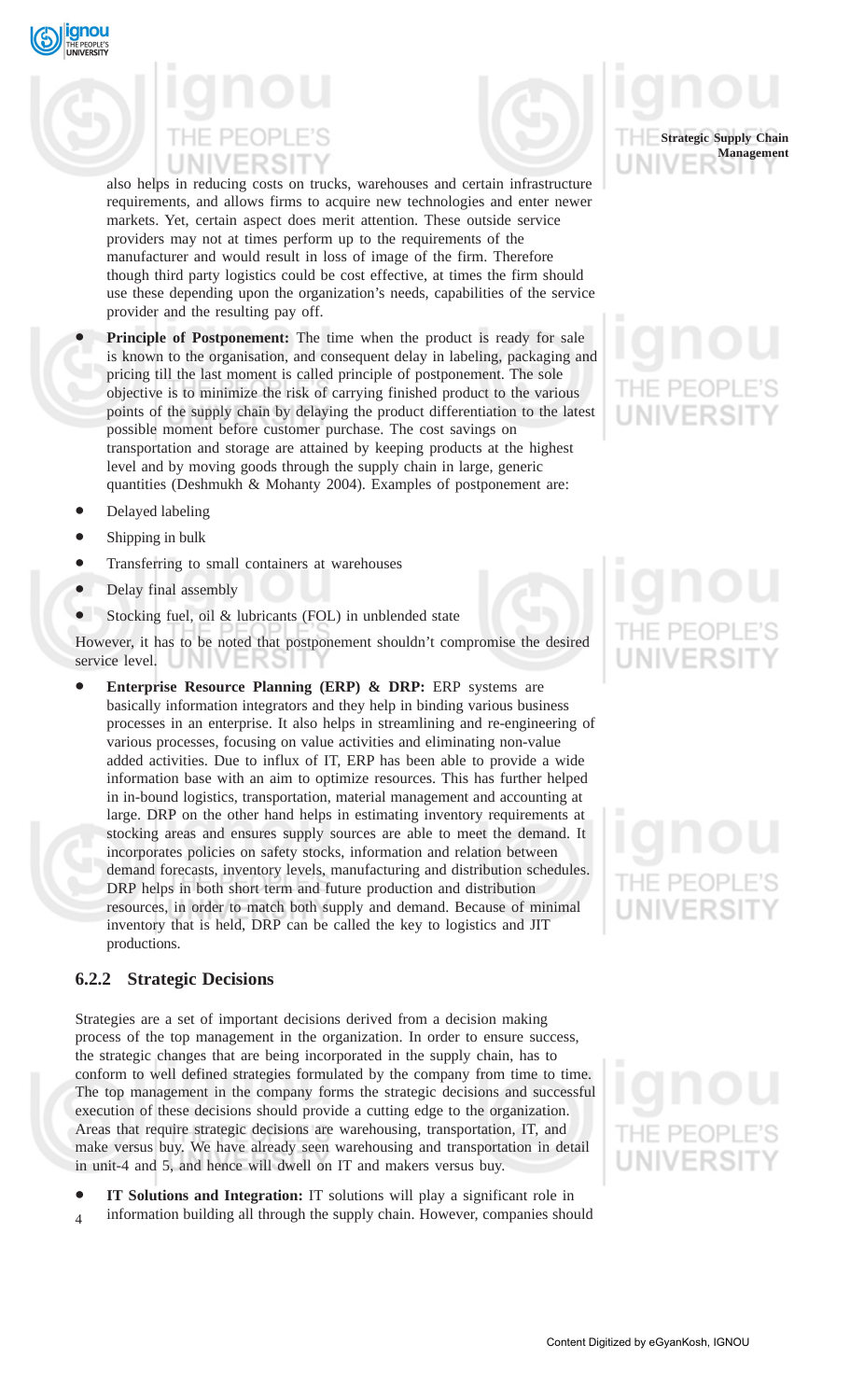

## **Design and Management of**

address several queries centered on proper alignment of information technology tools and the expected increase in productivity and services. Identifying the very scope of the business problem that is to be addressed is the most important in this complete exercise. This effort will help in identifying the best course available to the manufacturer and the area that it is to be applied, the core business issues. At the same time, it is also important to assess the effect of IT on the organization as a whole and its capabilities. More often than not, IT affects the business in 3 ways:<sup>3</sup>

- The integrated process requires managers for restructuring the cultures and capabilities on values providing continuous improvement and teamwork.
- It enables the organization not only to rethink but also leverage new information, like graphics, computer integration and workstation technology.
- Application of new information requires redefinition of goals and skills of the enterprise's people resources.

The response to the issue of managing the supply chain included having a fully integrated business, and some of the vehicle manufacturing companies were structured in a way where the input were raw materials and output the finished product. However, the driving forces for global manufacturers have ranged from becoming a tiered global supply system in the West to the Japanese Kereitsu based company supply system, although there are quite a few near fully integrated companies in the developing nations till date. PEOPLE'S

The following are the reasons propounded by Christopher (1992) for not following the integrated supply chain:

- Few managers retain a grasp of a process from one end of the pipeline to the other. As a result, the way things get done can reflect convenience for doers, a desire to protect functional boundaries and a lack of understanding the related consequences, both up and down streams of individual processes.
- Initiatives of changes are functional in nature and seldom reflect the cost of the system.

Their custodians as a means of providing breathing space and as ways of providing some hidden flexibility respond to protect lead times. The individual functional lead times contain slack and where these become embodied in a processing system, they are institutionalized.

Actually, companies that have benefited from integration are pacing ahead with confidence, and IT as a whole have further aided in integration vigorously.

Make versus Buy: The main organization focus today is on outsourcing of non-critical components. These decisions are arrived at after considering the factors like, capacity, leverage an organization gets and the quality and confidence in working with the vendor. Make buy decision is a strategic decision and the area that has to addressed in this is development of the *total cost model* (Deshmukh & Mohanty). It has been seen that having a supplier that can work in a simultaneous engineering way with the company is the main aspect in order to avoid costs associated with unnecessary design complexity. This may also mean having a supplier who can provide the same support through IT rather than having an engineer in site, and achieve the same result. The next consideration is the aspect of labour





<sup>&</sup>lt;sup>3</sup> Deshmukh & Mohanty in Essentials of supply chain management, pp. 20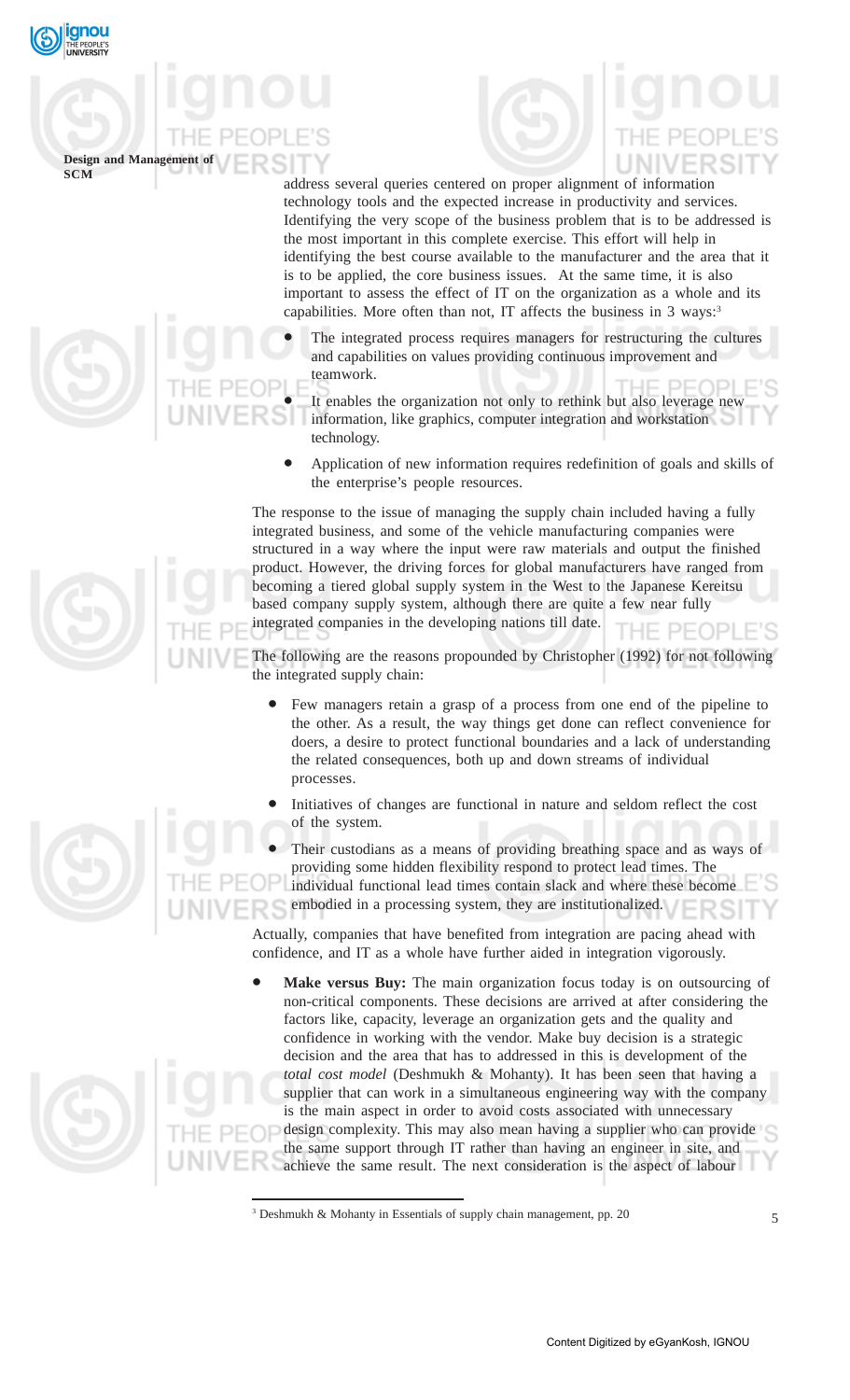

qnou



elements. Here, once again the need for simultaneous engineering is required mainly in those off-shore areas with low labour rates, over and above issues like labour rate inflation and challenges of overseas sourcing. All these have to be considered in a structured manner and not in isolation.

### **6.2.3 Strategic Supply Management Activities**

As per Burt and Dobler, supply management focus on ten strategic activities:

- **Environment Monitoring:** Monitoring the supply environments to identify threats and opportunities, is an important task of supply managements, to include material shortages affecting both price and availability of purchased materials and services. They can further be classified as:
	- Changes in legislation: affecting the workplace. This can affect both price and availability.
	- Wars and conflicts that can affect availability of materials resulting in price increase.
	- Consolidation among suppliers: to the extent of monopoly. A firm should change its strategy based on such changes.
- **Integrated Supply Strategy:** Supply management should develop and manage the firm's supply strategy based on wholesome integration strategy and not in isolated strategies.
- **Commodity Strategy:** Must develop and update sound commodity supply strategy. The following activities have to be performed to ensure effectiveness of the strategies:
	- **Strategy Updating:** Commodity teams must identify materials, items of equipment and services that are strategic in nature or should formulate a strategic plan for obtaining them.
	- **Technology Access Control:** All supply management organization's develop and update technology road maps, which lists critical current and future technologies to be pursued. Action should be at hand to protect these technologies that yield a competitive edge and ensure are not transferred to competitors.
	- **Supply Management Organization:** The organization of the supply management system must enhance the effectiveness and efficiency of the system in attaining the primary objective.
	- **Risk Management:** Actions should be taken to ensure minimum disruption of supplies and price increase.
- **Data Management:** Supply management, accounting and information technology must cooperate in the collection and application of supply data to facilitate the strategic supply planning.
- **Corporate Strategic Plan:** Supply management should join the marketing and operations as the key players in development of each of the firm's corporate strategic plan. Supply management provides input to the strategic planning process on threats and opportunities in the supply world. It also provides inputs on constraints that may affect strategic initiatives. Its knowledge of the firm's supply world may be a vital source of input for strategic planning.
- **Strategic Sourcing:** The firm should manage and develop its supply base in line with firm's strategic objectives. Several actions that should be taken are:
	- Periodic review of the active suppliers.

6

• Identification of the appropriate relationship (transactional, collaborative or alliance) for each commodity class.

## **Strategic Supply Chain Management**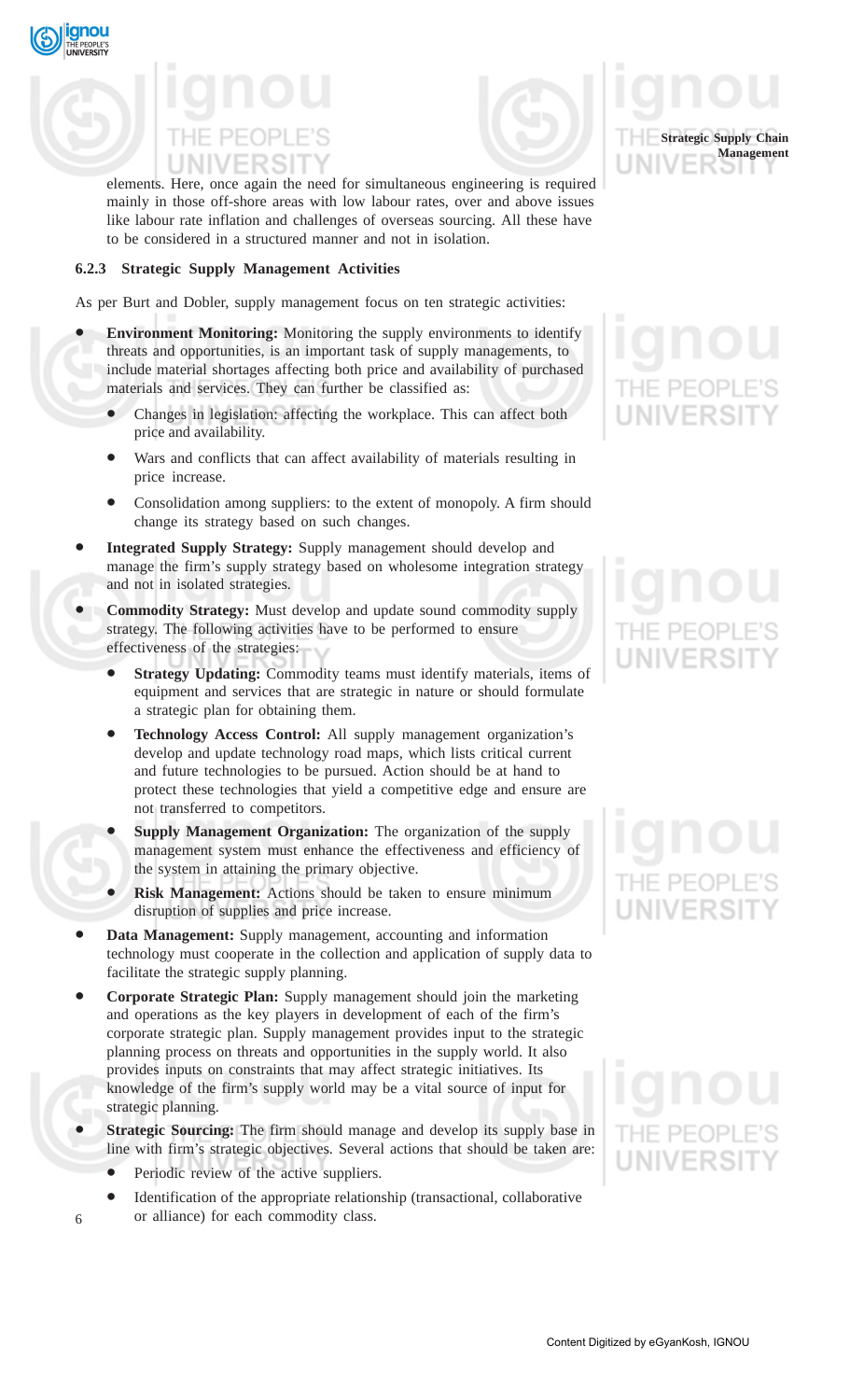

ignou PEOPLE'S<br>**VERSITY** 

**Fig 6.1 Strategic Supply Management**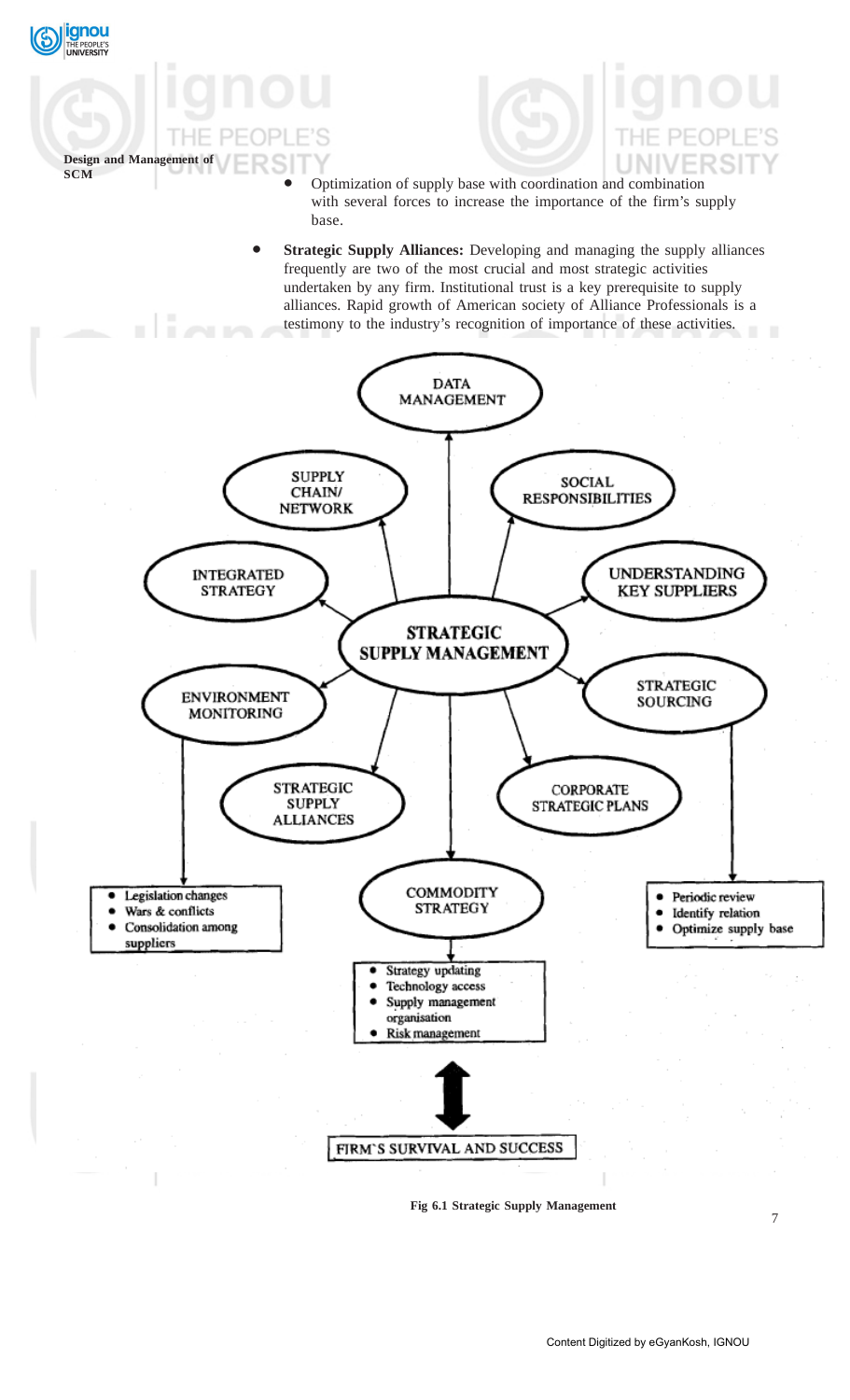



**Supply Chain/Networks:** These help in developing and managing of supply alliances, but is more complex. IT & relationship skills are essential prerequisite for personnel assigned to the task. Charles Fine in his book *Clock speed* writes, ' the farther you look upstream in your technology supply chain, the more volatility you see. Customers are foolish if they don't spend any time or resources thinking of the health, survival, and possible independence of their core technology suppliers'.4

- **Social Responsibilities:** Supply management must develop and implement programs that will protect the environment, facilitating the inclusion of woman-owned, minority based and small business in our economy to promote values in the workplace.
- **Understand Key Supply Industry:** Its impact is directly proportional to the knowledge of related industries in which it buys. They study and understand the industries that provide the key materials, equipment, and services, cost structures, technologies, competitive nature and culture.

The above provides the understanding of supply managements responsibilities both strategic and tactical, which if executed effectively and efficiently will be a key to the firm's success and survival, fig 6.1.

### **Activity 1**

qnou

Understand the difference in strategies in supply managements and how it builds up a company to be successful in the international arena?

**FIO** 

..............................................................................................................................

..............................................................................................................................

..............................................................................................................................

..............................................................................................................................

**6.3 SUPPLY ALLIANCES**

As seen above supplier alliances plays a key role in strategic supply chain management activities across the board. Therefore in order to develop and manage these relationship and alliances a firm has to continuously endeavor to identify methods to facilitate these relations. Supplier is as important as the customer and that has to be realised in the true sense.

Riggs & Robbins spelt out these relations in their book '*The Executive Guide to Supply Management Strategies',* they are:

- **Annual Supplier Meetings:** Annual supplier meeting is a common phenomenon in maintaining direct relationship with the suppliers by the buyer firm. It is used both as a teaching and learning platform as well as the opportunity to distinguish one's organisation as a supply management leader. It dwells on the buyer's management performance, learning and future goals. The main objective being learning of key strategies to support the buyer's business. It requires extensive planning and is expensive, but it lays the foundation of a buyer supplier relationship in the long run.
- **Supplier Discussions:** It's an informal forum for gaining and sharing learning, between the representatives, like the chief executive, chief operating officer, and representatives from marketing, supply management

8 4 Fine, Clockspeed, p. 95.

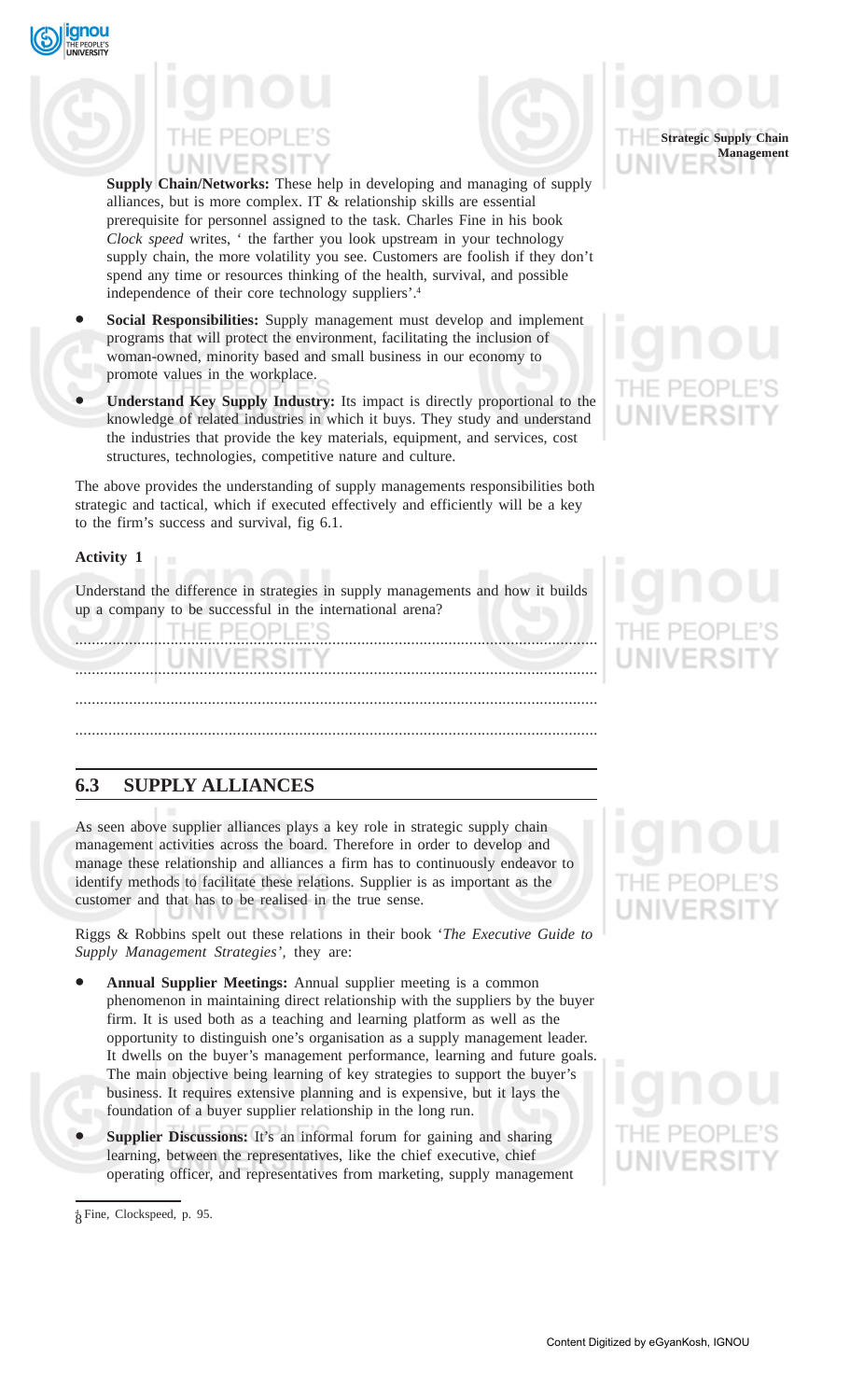

## **Design and Management of**

and research divisions. It reviews the buyer's progress and goals in the backdrop of shift in strategies and policies. It's a forum that builds trust and respect, towards a successful supplier relationship.

• **Workshops and Seminars:** These are aimed at creating opportunities for supply-stream innovations, which will benefit all the participants. It composes of members of supplier participants who provide material and services that are critical to the products made available at the marketplace. Such discussions open the door for newer set of goals and collaborations. It provides the base for continual improvement, concepts and innovations required to guide and organize discussion and work sessions.

• **Collaborations/Partnership:** This is supposed to be the most successful supplier buyer relationship in recent times. These are based on mutual interdependence and respect. These alliances begin with careful selection of source during the product design process. This is the time when the buyer requires a dependable supplier who can provide the required process, design and technological support for a successful product. The supplier at the same time requires a responsible customer for its product and services. They both require each other and have to work hand in glove. Unexpected criticalities that may arise can be sorted out with a 'we shall overcome' attitude. The most important in these relationships is the integration of the buyer and supplier as long as the relationship is beneficial to each other.

## **6.3.1 Developing and Managing the Relationship**

Supply managers at all levels should ensure and tailor appropriate actions during the planning and management of such alliances mentioned above. Like:

- Instituting a Cross-Functional Team: A team so designated should be in place to handle such alliances, which is responsible for development, integration, and develop and manage appropriate measures for the alliance to be successful.
- **Training:** Teams from both sides as designated should undergo appropriate training in being constructive team players, and also in cross-functional team skills.
- **Communication System:** The teams should develop and integrate an effective communication system responsive to the needs and requirements of both the firms.  $H = P F C$ וכור

• **Trust Building:** Measures to improve trust between the two organizations have to be developed and implemented too.

- Visits: Periodic visits by the respective team members to each others site has to be resorted to for confidence building and co-location of key technical persons.
- **Specialized Training:** Plans have to be evolved and developed for specialized training involving variance of products, designing, value analyses, engineering, cost analysis and cost management.
- **Objectives:** Certain objectives have to be established in areas, including quality, cost and time aspects.

• **Monitoring:** Results have to be continuously monitored and reported to the management level. THE PEOPLE'S

**Supportive:** Inter-firm team members should realize the importance of such alliances and support the alliance goal in letter and spirit. It's in the interest of both the firms to support each other's operations and their respective goals, ethics over expediency.

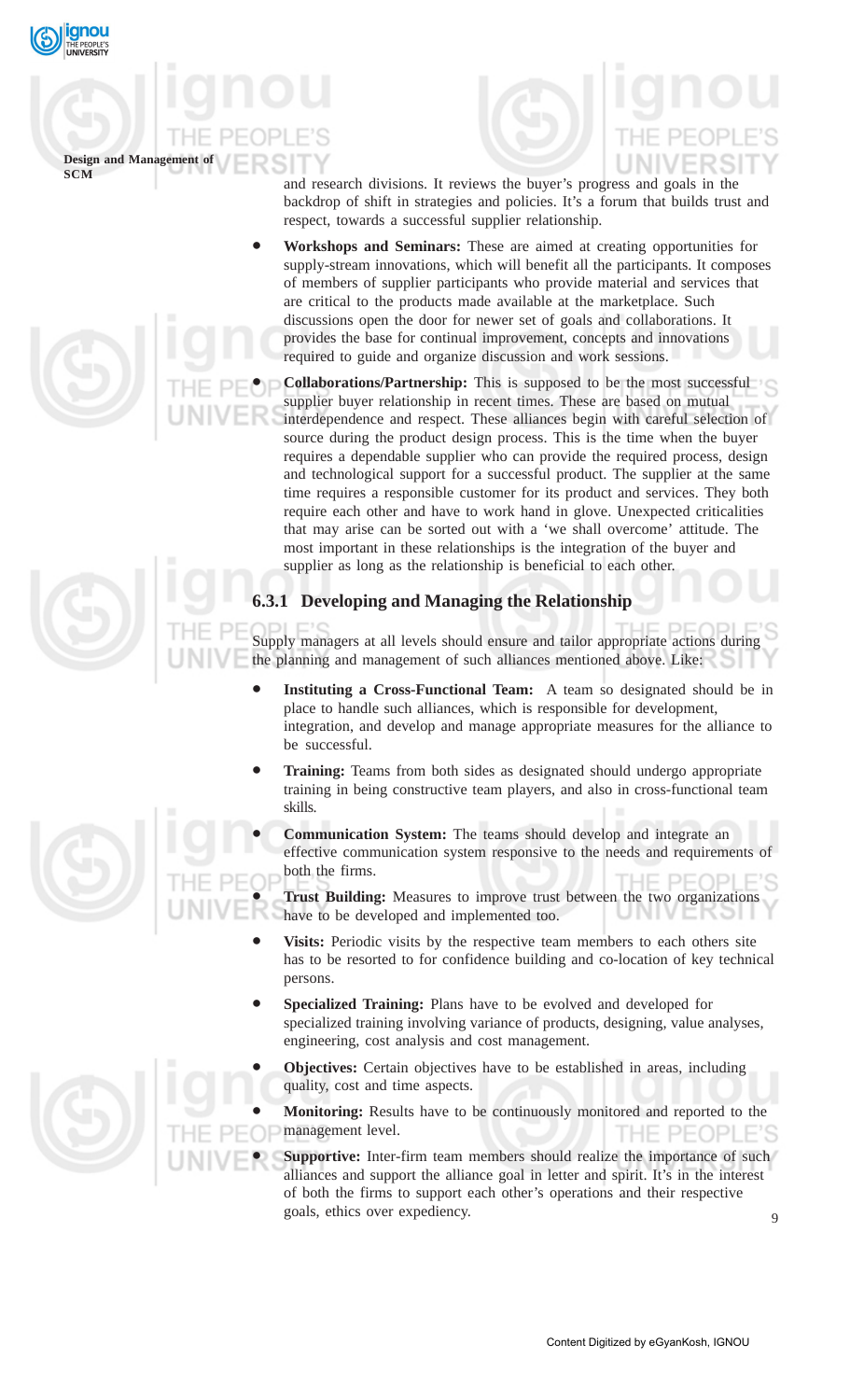



Management of supply contract is a challenging responsibility and a critical too. Companies have to continuously generate and develop newer ideas and innovations to maintain these relations and work in unison to a common goal without jeopardizing each other's interest in the overall gambit of supplier buyer alliances and relationship.

## **6.4 SUPPLIER QUALITY MANAGEMENT**

After having seen the supplier-buyer relationship, we will now see the quality control aspects of supplier units. Quality management dates back to the 80's, wherein the Japanese companies developed a zero-defect program for their products, primarily based on quality of the raw materials they procured. This was resorted to by traditional methods of sampling of the incoming raw materials, which implicitly inferred that there will be some non-conforming parts, that will be used in the manufacturing operations resulting in lower material productivity and higher manufacturing costs. This was never a full proof system and the lacunas were too many, and resulted in longer lead-time to correct the specific problems or adjustments to the operating systems. This would generally lead to longer customer delivery time and cascading decrease in profits.

The main objective of this unit is to discuss the problems of quality and how to generally overcome these issues. In every organization there is a wide diversity of functions and structures for quality planning and control, and hence the first step to quality assurance is a structural basis for the procurement system that should be organic in character and reflect the concern for quality control in developing the relationship of the interdependent organization throughout the supply chain. With this as a preamble let us see the problems of vendor / supplier quality.

### **6.4.1 Problems of Quality**

The suppliers till late had been providing natural/semi-processed materials to the manufacturers for their finished products. Under such circumstances, quality control was never a problem since it was dependent on the quality of raw materials. "The buyer and suppliers were almost quasi-independent and had little interaction between them" (Deshmukh & Mohanty, 2004). Today things have changed considerably and most of the companies are engaged in different type of purchases and procurements, particularly very complex and highly engineered subsystems with critical interfacing with other components. Therefore, some key features have to be evolved for a better buyer-supplier relationship and its effect on the quality assurances on the whole (we have seen this in the last unit of buyer-supplier relationship/alliances). However, for quality assurance, some activities that are to be followed are:

- **Mission:** The company's mission and policies on supplier quality relations have to be spelt out clearly (as for ISO-9000).
- Identification: Identify and develop qualified and capable suppliers who can assure of quality, and weeding out the lesser variants.
- **Communication:** Communicating essential and helpful information, designs, and specifications and also engineering changes promptly.
- **Development:** Developing methods for detecting the deviations through reproduction and trials.
- $1<sub>0</sub>$ Assistance: Provide assistance to the supplier on quality related problems and overcome them.

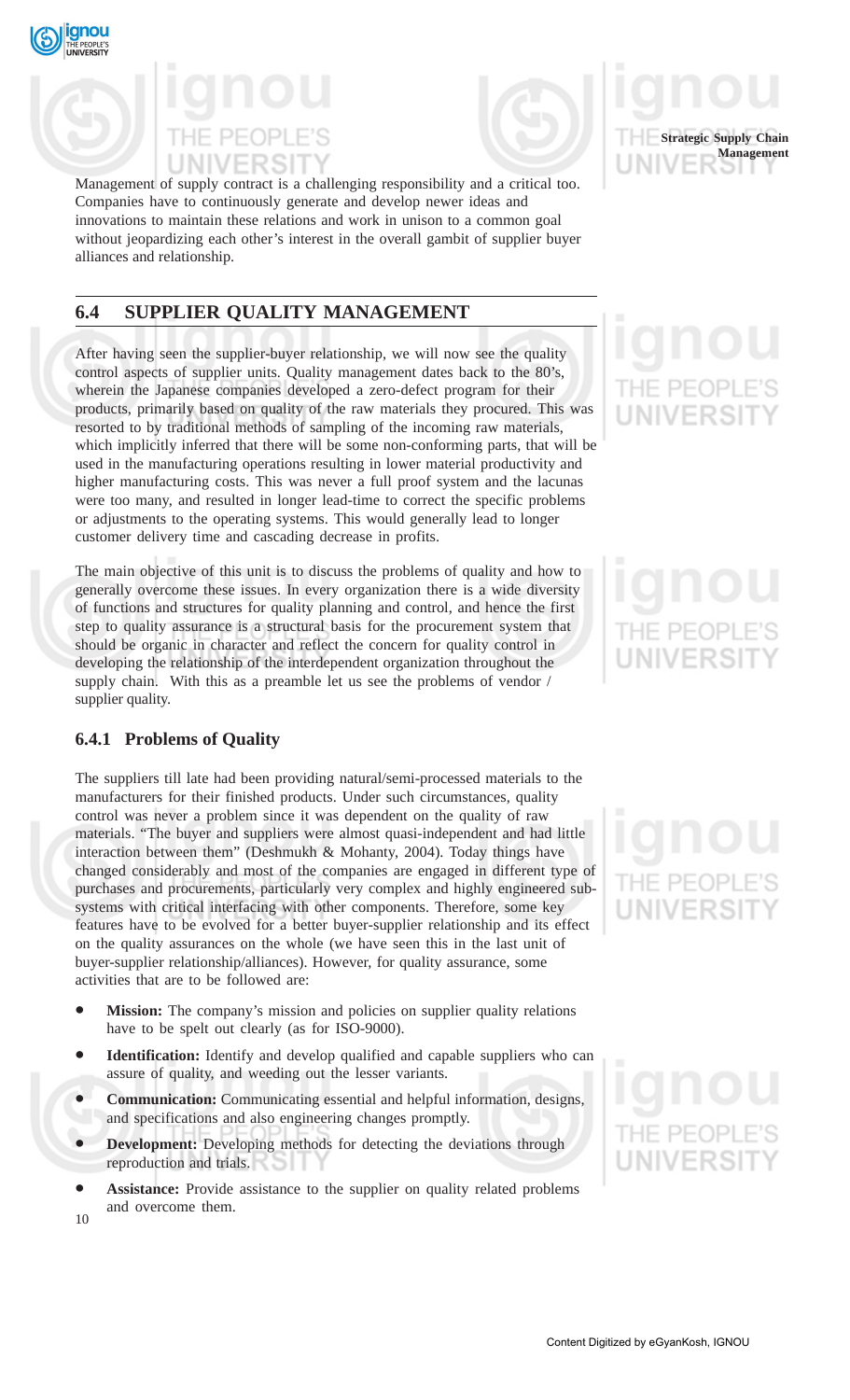

## **Design and Management of SCM**

**Review:** Periodic review of the performance of the supplier through supplies rating and follow up actions against poor suppliers.

These activities are not sacrosanct and depend on the following:

- Nature of goods being purchased
- Volume of the purchase
- Total suppliers
- Repeat purchase
	- Research, design and subcontract management.

## **6.4.2 How to Find the Qualified Supplier?**

A very tedious process and action at hand by the buyer firm is to find a suitable supplier who can generally meet the benchmark of the purchaser, i.e. *'the best from the best within the cost'*, under ideal conditions of course. However the following evaluation methods could be used to get the best from the best:

• **Reputation:** This is a variable factor and differs from company to company, big and small. For a big company it is of significance and for a smaller company it's almost obscure. A detailed survey and market search will help in identifying the best that can deliver the best within the cost per se. The buyers' generally maintain database on prior performance of these companies.

• **Database:** Maintaining a database in financial function has been very effective, however, it is in development stage for use in quality functions (Desmukh & Mohanty, 2004).

- **Surveys:** The purchasing and procurement division of a company is carrying out the selection of the appropriate supplier. Clarity of information is an important factor in this selection process, and such information on the supplier will provide the right weightage for the supplier selection.
- **Trial & Error:** Sometimes this procedure will also help in choosing the correct supplier for the manufacturer. At times certain obscure suppliers qualify to the requirements of the manufacturer and provide the goods as required. The limiting factor is the right chance at the right time.

**Faith & Reliance:** This is another aspect that will help in getting the right supplier when the company requires the most. No supplier would like to loose out/compromise on the aspects of faith and reliability that has been bestowed on it by the buyer unit.

• **Opportunity:** This is another factor because of which many small suppliers loose out on a buyer's search radar. The buyer should carry out an in-depth selection of the supplier and provide a fair opportunity to even the smallest to prove its worth, sometimes, it does pay huge benefits in the long run.

### **6.4.3 Quality Survey of Suppliers**

It's an evaluation process, which enables the buyer to select the appropriate supplier conforming to the buyer's requirements. Does the supplier have the ability to respond to the buyer's requirements? Does he require assistance in any form? This and many, can be answered by help of visits to the supplier's site by a team of specialists or through a balanced questionnaire. The following are the survey evaluation on the supplier:<sup>5</sup>







<sup>&</sup>lt;sup>5</sup> Assuring the Quality Procurement System in Essentials of SCM by Desmukh & Mohanty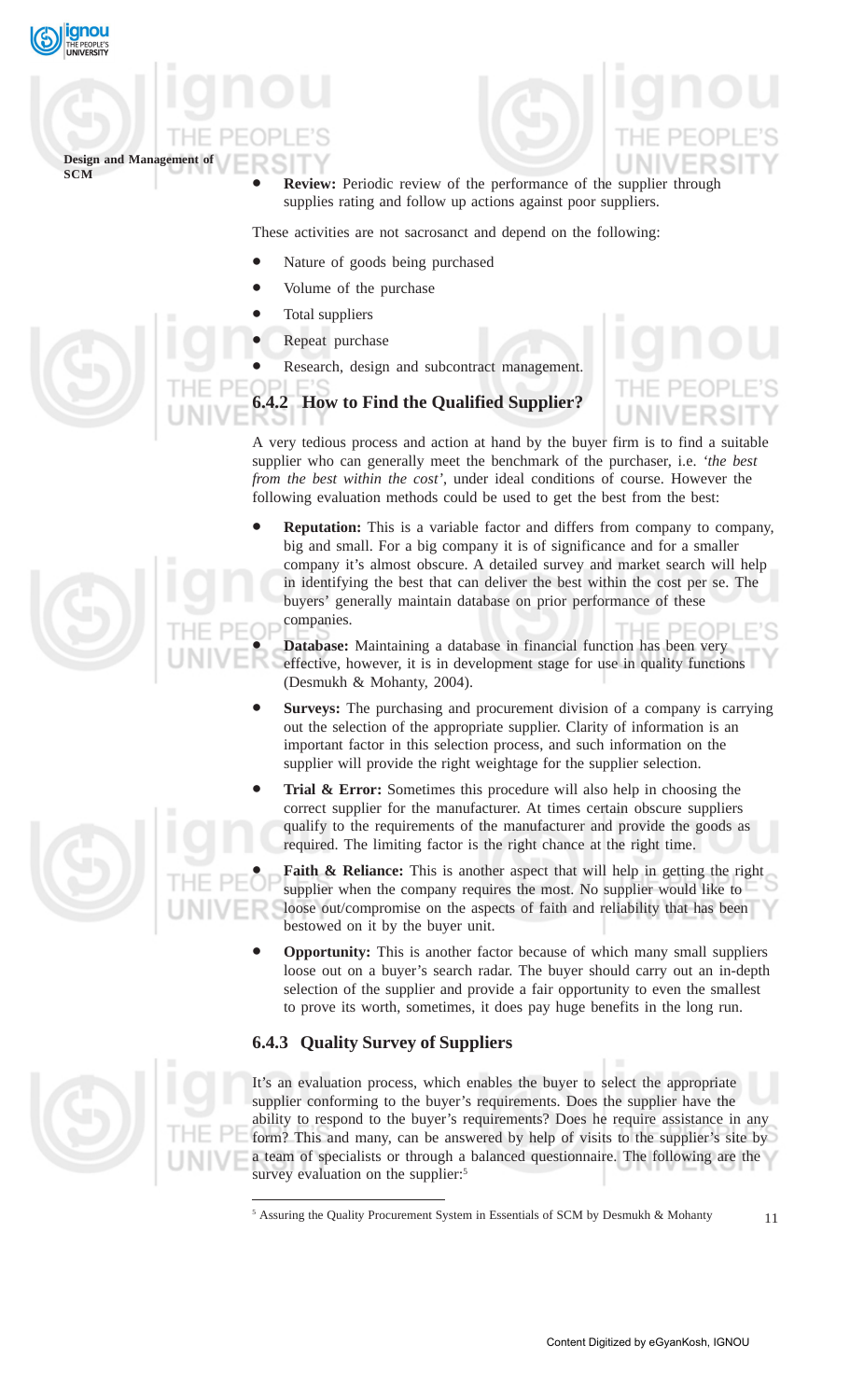qnou



**Policies/Practices on Quality:** These are the basic guidelines based on which the quality assurance of the supplier can be determined. They are the real intentions that are to be implemented in a variety of degrees, the main problem is to evaluate the policies and determine the degree to which they are to be implemented.

- **Facilities:** These are related to tests and inspection that meet the quality requirement of the purchased product. Samples are taken and checked with the vendor and buyer's gauge to compare the gauging systems. This kind of checking reduces the risk to both the supplier and the buyer.
- **Procedures and Actions:** These are the procedures for handling quality problems like gauge control deviations from existing specifications. The aim of the survey is to determine whether the procedures are in vogue or not.
- **Appraisal:** Appraisal of personnel from viewpoint of quality is very difficult, but discovering the technical competence and attitude to quality can be established. But, this could be just subjective at times, due to turnover of key personnel. Yet, a general attitude of quality control can be found out through auditing, discipline, and maintenance and housekeeping records.

For a new product line searching for a capable supplier is indeed a difficult task and this can well spell the difference between success and failure of any new product. Geographical location and close proximity is a reason to search for a supplier closer home, without a rating of sorts, but selection for a long-term supplier in high volumes is a tedious process and should start early. The prospective suppliers can be located by any methods, but the pertinent questions that should be addressed are:

- How well do the objectives of the quality program conform to the buyer's needs?
- How well the practices of the quality control program conform to the objectives?

THE PEOPLE'S **IIVERSIT** 

The objective of this evaluation is to arrive at a judgment of how well supplier's programme operates, neither to tabulate the efficiencies nor rationalize the shortcomings. The areas for evaluation are:

- **Quality**
- **Price**
- **Performance**
- Production capabilities

A supplier survey is analogous to a profit and loss statement, that is, it speaks of the status at any one point in time and will not guarantee of the status at any other time. Therefore, the communication of the survey must continue for a long time towards a good partnership.

Increased competition in the economic scene worldwide results in heavy dependence on quality as both an endogenous and exogenous factor. This results in the other elements that aid in quality control to have an ever-expanding role. Procurement function therefore plays a key role in getting the best from the best available in the open market. It plays a predominant role in the in ensuring quality in an organization. Improving quality therefore should shift from desire to compulsion in the quality assurance of supply agencies.

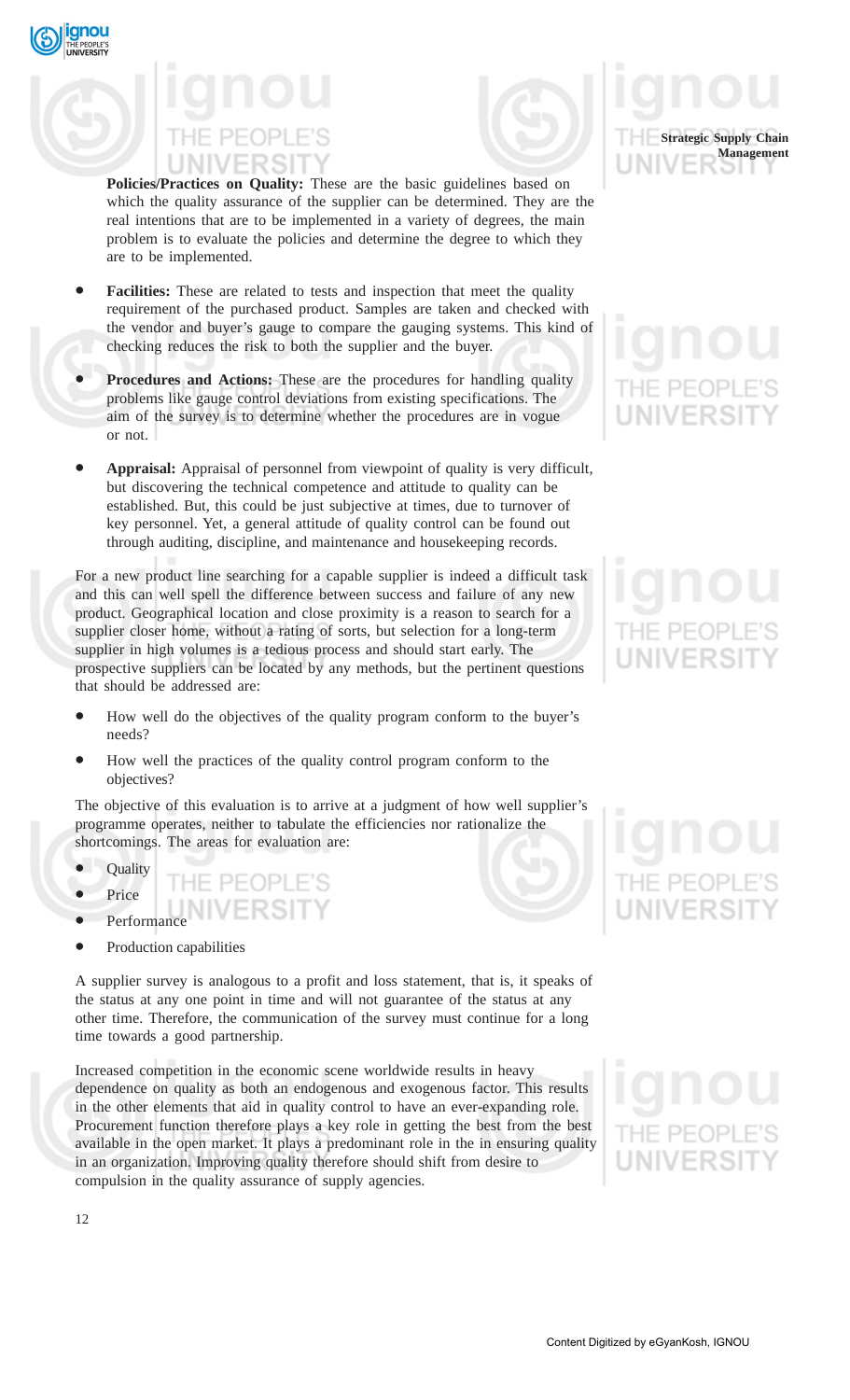

## **Design and Management of**

## **6.5 SUPPLY CHAIN RE-ENGINEERING**

Business structure is continuously changing from one phase to another, and today has reached the stage of professionalism where it is revolving around customer focus in a big way. These changes have shown remarkable improvement in company performance measures such as quality, costs, services and lead times. Hammer & Champy in 1993 identified these changes and improvements and packaged these ideas into concept of 'business re-engineering', which was later termed as 'business process re-engineering' (BPR).

The areas in common between BPR and SCM seems to be very few at a cursory glance, but SCM is not a traditional improvement technique, but a philosophy that helps in improvement not involved with functional reviews, as highlighted by Stevens' model of supply chain integration, which we have seen in our earlier units. However, in an introspection of BPR & SCM reveals that there is more than one common link between the two. Business transformation from the concept 'what we make we sell' to a more flexible concept of 'what the market want us to sell' can effectively be achieved after a competitive analysis and a supply chain diagnostic review. It is well understood, that effective transformation is only possible after a series of phased step involving technological reorganization, attitudinal and organizational attribute, and integration between the competition and customer demands.

The comparison between SCM & BPR is as shown in the table 6.1

**Table 6.1 : As Adopted from Deshmukh & Mohanty, 2004 (Essentials of SCM)**

| <b>Business (Process) Re-</b><br>Engineering<br>(Hammer & Champy, 1993) | The fundamental rethinking and radical redesign of business<br>process to achieve dramatic improvements in critical,<br>contemporary measures of performance, such as cost, quality,<br>service and speed. |
|-------------------------------------------------------------------------|------------------------------------------------------------------------------------------------------------------------------------------------------------------------------------------------------------|
| Supply Chain Management<br>(Stevens' 1989)                              | The management of material suppliers, production facilities, and<br>distribution services and customer linked together via the feed<br>forward flow of material and the feedback flow of information.      |

Achieving internal integration is a desirable stage, however, performance of pockets of excellence is generally downgraded (from customer's viewpoint) due to poorly performing suppliers and customers in the supply chain. In order to understand this further a wider perspective of the supply chain needs to be taken keeping in mind the 12 steps of BPI, as evolved by Harrington, to streamline the process. They are:

- Elimination of bureaucracy
- **Eliminating duplication**
- Value added assessment
- **Simplification**
- Process cycle time reduction
- Error proofing

• Upgrading

Simple language

- **Standardization** 
	- Supplier partners
		- Broader picture improvement
		- **Automation**

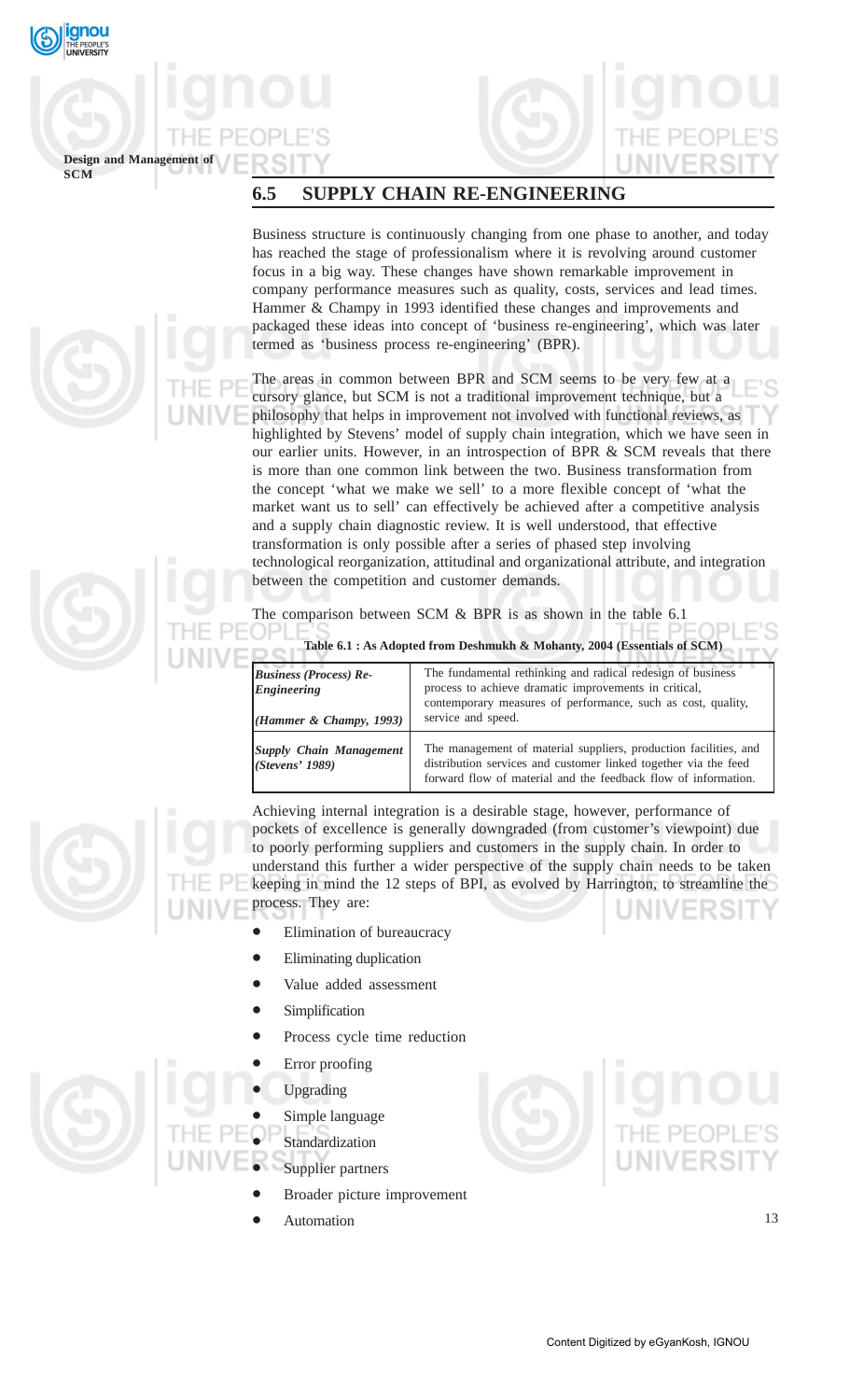



From the above its evident that the first 9 steps are operational, step 10 is for supplier side, and step 11 is for the customer satisfaction. Therefore, to attain this step, if a radical redesign is taken, business process integration turns to business process re-engineering, in the supply chain scenario. Side by side in the Stevens' model step 3 moves to step 4, i.e. full integration is achieved. Therefore, this integration involves extending the internal management to supplier focus and customer orientation in order to create a strategic partnership, by reducing the suppliers. Customer understanding will in a big way change the entire philosophy from pushing products to selling goods as per customer requirements. Backward integration is a very difficult process in supply chain integration, since; it involves a change in inter-company attitudes from adversarial to that of mutual support, which is in fact very crucial to a successful supply chain integration.

We should as a matter of fact, never lose sight of the fact that business in the supply chain, is directly dependent on customer finances which enables the continuity of the supply chain. Therefore, the strategies in the supply chain should have common aim of improving the performance of the chain from the perspective of the consumer/customer. Stevens' integration, in stage 4 of the supply chain is generally successful because of the financial position enjoyed by the big companies. Such companies generally bend rules of supply chain integration and manipulate smaller members of the chain to their financial ends, in order to benefit the most. Therefore, backward integration is a contentious issue. Both internal and external integration is required to be achieved for improving performance in the supply chain management, under ideal conditions. Yet, internal or external or a combination approach may be the goal depending upon product, industry, market conditions or where advantage could be gained for the supply chain. Though, Stevens' model suggests that external integration, without internal reorganization does not exploit all the benefits of true supply chain integration.

Now, let us see whether BPR internal re-engineering is equivalent to the functional and internal integration stages in the Stevens' model? Actually, the first and the final stages are similar in both BPR & Stevens' model. Initially, nonexistent planning and control structures across departments are optimized to departmental goals resulting in customer necessities not being catered to, but the final structure is customer centric with major changes in culture, structure and technology. The intermediate steps are different, since BPR calls for one-leap changes on a process-by-process basis. Whereas, Stevens' model opts for functional integration, followed by internal integration. Functional integration in BPR is not necessary, only the process should be sought and redesigned. Efforts to optimize a function are considered a waste in this system. The functional integration stage, does bring together a trans-departmental view which, if performed correctly, will lead to improved operating performance (Deshmukh & Mohanty). Improvement in the overall performance level and integrating of the core functional areas as one single function does negate the poor performance of the surrounding functions. Therefore, It is mandatory to initially bind the functions along a process line, and then integrate the appropriate cross-functional processes at a later stage.

Therefore in spite of BPR being a later model, Stevens' model is still valid in the light of BPR concept, though more details of reorganization stages are required. Therefore, cross-relationship between both the stages is to be highlighted more vigorously. This can be achieved by examining the pre-requisites and techniques used in integration stages of SCM and in virtuality, i.e. by philosophy.

Let us now see the various categories covering the parallels of essentials between SCM & BPR, through this table:



# NIVERSI

# JNIVERSI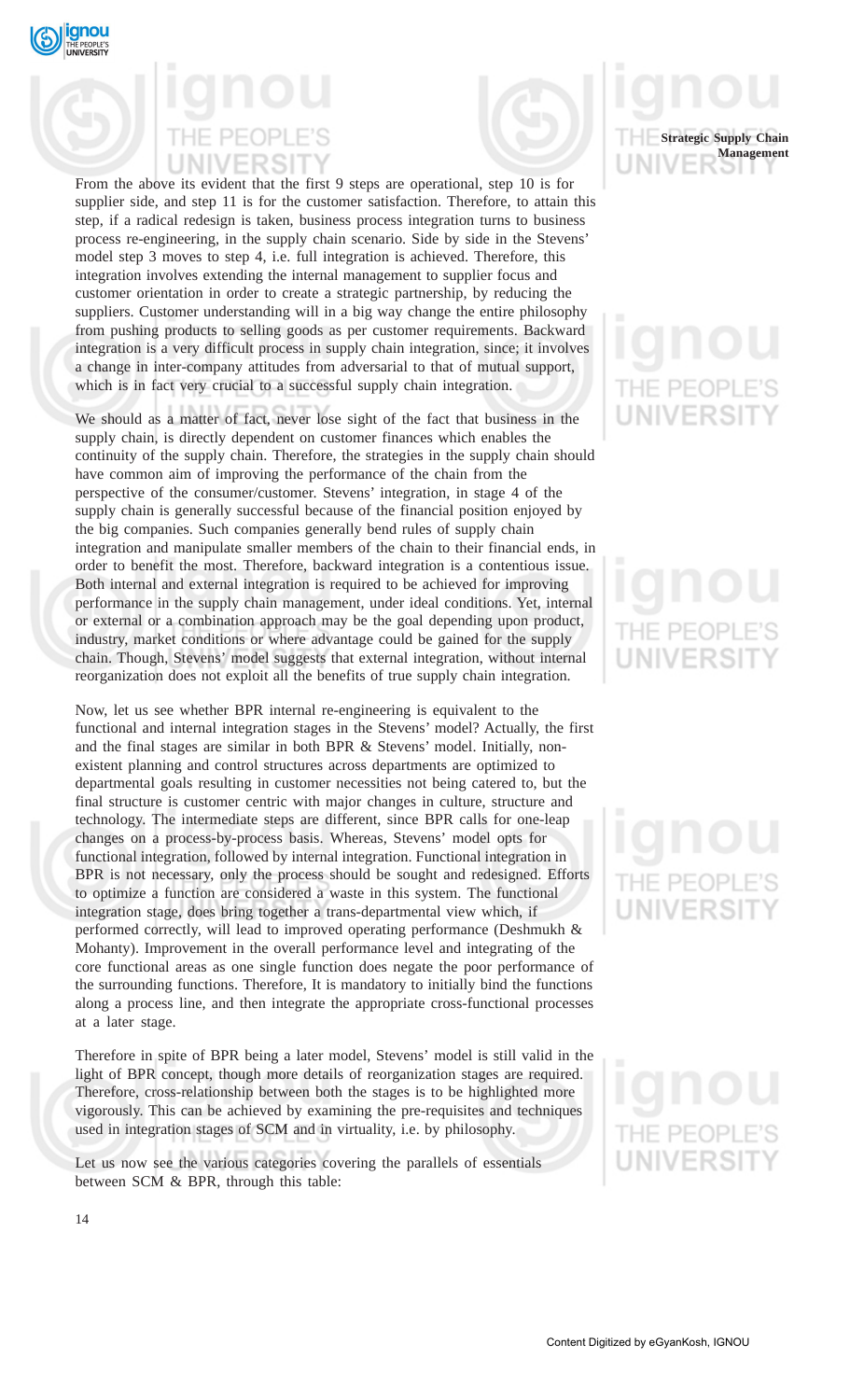

## **Design and Management of**

**Table 6.2: Parallels of Essentials between SCM & BPR (excerpts from Hammer & Champy, Davenport, Grover et al, Stevens & Deshmukh & Mohanty, 2004)**

| Area for change   | <b>BPR (Business Process Re-</b><br>engineering)                                                                                      | <b>Supply Chain Management</b><br><b>Terminology</b>                                                                                                                                     |
|-------------------|---------------------------------------------------------------------------------------------------------------------------------------|------------------------------------------------------------------------------------------------------------------------------------------------------------------------------------------|
| <b>Process</b>    | Elimination of wastes<br>Speed up process<br>Concentration on core<br>processes                                                       | Reduce non-value added activities<br>Lead time reduction<br>SCM positions each firm to do<br>what it does best                                                                           |
| People            | Board level commitment<br>A management that questions<br>A workforce that questions<br>Multi-skilled workforce<br>Attitudinal changes | Board level commitment with a<br>$\bullet$<br>logistics champion at board<br>A management that questions<br>A workforce that questions<br>Multi-skilled workforce<br>Attitudinal changes |
| <b>Technology</b> | Technological changes<br>IT a key to BPR<br>Break the rule<br>Treat vendors as adversaries                                            | Technological changes<br>IT a key to SCM<br>Partnership sourcing<br>Deep penetration to customers<br>bases                                                                               |
| <b>Innovation</b> | Customer focus<br>Constant innovation<br>Constant<br>product/process innovation                                                       | Constant innovation at the<br>interfaces of the company<br>Streamline processes                                                                                                          |
| <b>Analysis</b>   | Analysis by paralysis is not<br>beneficial<br>Take a holistic view                                                                    | Aggregate modeling can aid the<br>redesign strategy and take a<br>systems view                                                                                                           |

This unit highlights the common foundations, which underlie both SCM & BPR philosophies, which are indicative of the important difference between the two, the drive for improved business operations. Those who follow the SCM philosophy would have traversed the path as BPR after having re-engineered own processes. The existing philosophies such as SCM (integrated) as mentioned in this unit covers a large portion of the BPR ideas, yet a few ideas have to be added to the model:

- Radical approach for internal integration.
- Continuity in step changeover improvements, and strategic placements of these ideas on the marketplace.

The various points for learning in SCM re-engineering are:  $\Box$ 

- SCM is not a traditional improvement technique but that which facilitates improvement, not associated with functional/departmental reviews that focus internally.
	- Transforming a business from inward looking to outward looking.
	- Integration being the mainstay between the customers and competition.
	- Inquisitiveness throughout the organization will facilitate re-engineering.
	- This is applicable at the higher echelons as these positions give a wider perspective, seeking core processes and creating leaner structures, a must for SCM integration through re-engineering.
- The change management associated with re-engineering has to be handled smoothly and skillfully.

Sustaining the spirit of re-engineering throughout the corporate culture is a big issue that requires serious attention. Continual re-engineering allows a company's quality initiatives and re-engineering to be completely and effectively integrated, with an added advantage of the involvements of the high teams for continual reengineering.